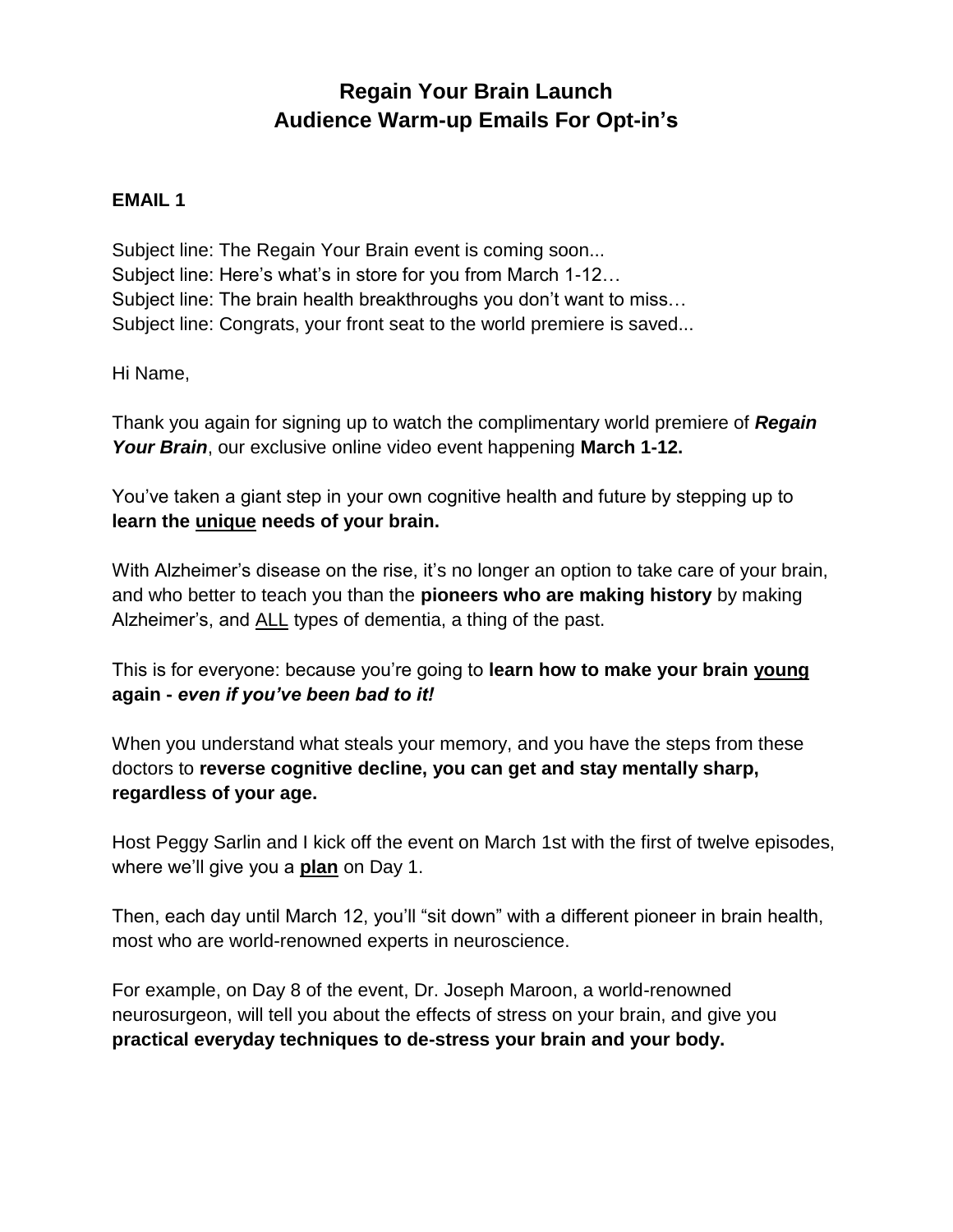Dr. Maroon is consistently listed in *America's Best Doctors* for the past 20 years and is renowned for his inspiring lectures on the importance of balance in life. He's also the Medical Director of World Wrestling Entertainment and the Pittsburgh Steelers, so he certainly knows about head trauma and brain injury, and how to heal them.

In his interview, *"Overwhelmed, Overworked, and Overstressed: Preserving the Body & Mind,"* Dr. Maroon talks about feeling overcommitted and overstressed, and what that constant stress is actually doing to your brain and body.

There can be times where we have intense stress that we KNOW is affecting our health... but did you know that **even the little daily stress you experience can change your brain?** 

That's why it's so important to get Dr. Maroon's unique prescriptions to calm your brain and body -- sometimes in just a few minutes! Followed consistently, these protocols can help you feel and think better, and fight off the cognitive decline caused by stress.

"Stress is an absolutely huge problem," says Dr. Maroon, especially when you think about chronic stress... the millions who are living with dementia, the hardships of being a caregiver, people with traumatic brain injuries, countless families with kids who have opioid problems, handicaps, or other disorders, the challenges of single mothers... and every other life situation you can possibly encounter.

Don't miss Dr. Maroon's information-packed episode on March 8 because he gets it… *life is stressful!* As a top expert in stress and in brain health, he can help.

Remember, the *Regain Your Brain* event runs from March 1 through March 12. Watch your inbox over the next few weeks for more information about the event and special opportunities from the team at *Regain Your Brain*.

Sign-off

**P.S.** This is a mark your calendar, don't miss this complimentary online video event, starting March 1st! Join us for 12 days of direct conversations about what's actually working to get the best results in preventing and reversing Alzheimer's… and more importantly, the exact steps to take for you and your family to get these results too.

# **EMAIL 2**

Subject line: The most popular psychiatrist in the U.S. wants to help your brain! Subject line: The Dr. recommendations that can save your memory...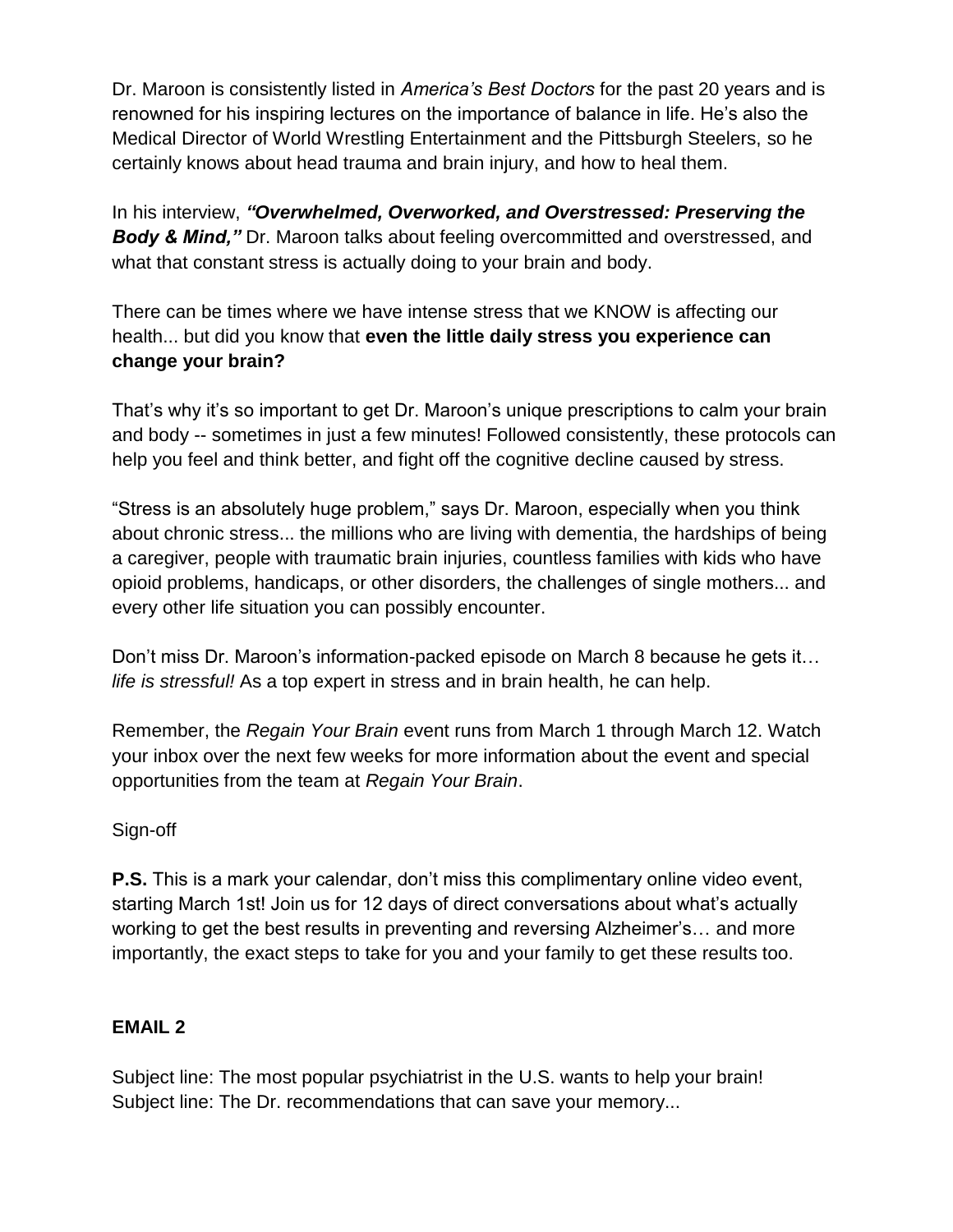Subject line: Brain health 101 from the most popular psychiatrist in the country…

Hi Name,

On March 3 when you tune in to watch *Regain Your Brain*, you'll "sit down" with yet another world renowned doctor who is known as the most popular psychiatrist in the country…

**Dr. Daniel Amen** is a world-renowned neuroscientist, 10-time *New York Times* bestselling author, and founder of The Amen Clinic. Today his seven Amen Clinics across the U.S. house the largest collection of before-and-after SPEC brain scans that *prove* dementia and other brain-related problems can be reversed – *you just have to know how!*

That's why we're giving you complimentary access to Dr. Amen's exclusive interview. **He's going to tell you exactly what to do** to not only save your memory from slipping, but make your brain younger and healthier than it's been in years.

Once you learn what is damaging your brain and stealing your memory, you'll have the tools to make **smart choices** in your everyday life that will substantially lower your risk for memory and other brain-related diseases. Plus he'll talk about how to improve other neural conditions such as ADHD and autism.

Make sure you **mark Saturday, March 3 to see Dr. Amen's episode** on your calendar!

Remember, the kick off the world premiere of *Regain Your Brain* is Thursday, March 1st.

See you there!

Sign off

**P.S.** This is the world premiere that you won't want to miss! The *Regain Your Brain* online video event will start on March 1 and end on March 12. **Look out for an email from us on March 1 with your personal access link.**

#### **EMAIL 3**

Subject line: Remarkable discoveries and recoveries in Neuroplasticity... Subject line: Your brain can grow new cells and create new networks - here's how Subject line: *Repair and reverse degenerative brain disease with Neuroplasticity…*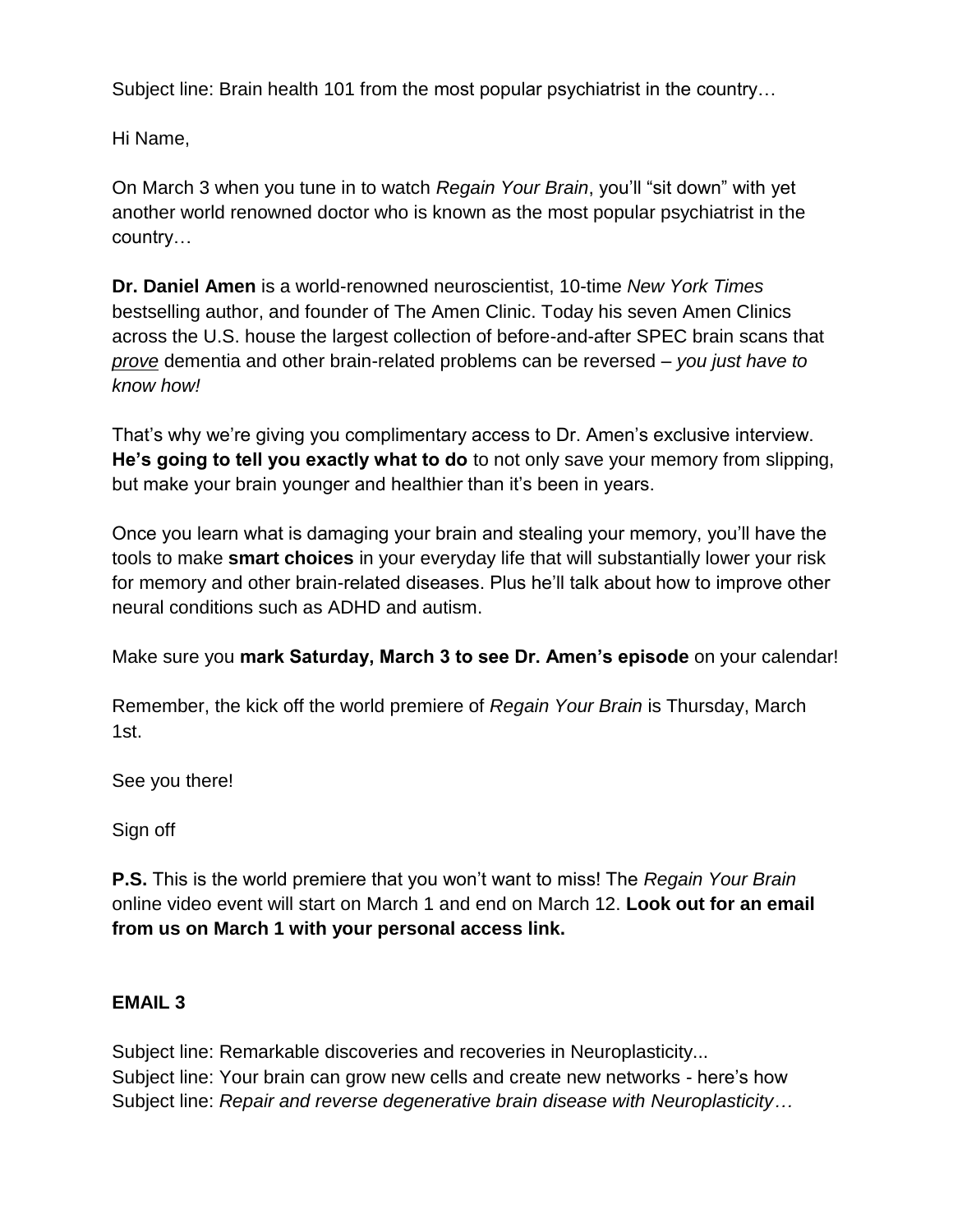Subject line: What changes your brain structure, and how you can re-wire it back... Subject line: *Repair and reverse degenerative brain disease...*

Hi Name,

We have a very special pioneer lined up for you during our *Regain Your Brain* video event. It's an exclusive opportunity to discover cutting-edge brain health from one of the world's top doctors in **Neuroplasticity: the ability to grow new brain cells and create new neural networks.**

This new development in brain science has proven to be enormously important for healing a very wide range of neurological problems – from learning disorders, to traumatic brain injury, to Parkinson's, Alzheimer's and dementia.

This exciting episode called **"***Repair & Reverse Degenerative Brain Disease Through Neuroplasticity"* features Dr. Norman Doidge, who will share the latest breakthroughs in Neuroplasticity.

You may be surprised to find out that **what you do, what you experience, what you think, and even what you imagine** *can actually change your brain's structure.*  However, thanks to the science of Neuroplasticity, you can adjust certain thoughts, habits, and beliefs to "re-wire" the brain's structure and heal the brain.

According to Dr. Doidge:

*"In small parts of the brain, you can actually grow new cells, and it turns out that those small parts of the brain are relevant for Alzheimer's. Throughout the brain, you can change the connectivity between the cells. You can grow new connections, or prune away various other connections to actually change the networks in the brain."*

Dr. Doidge is a psychiatrist and a psychoanalyst with the University of Toronto and Columbia University in New York. He has traveled the world to find **new techniques to stimulate Neuroplasticity in your brain**, and is the best-selling author of *The Brain's Way of Healing* and *The Brain That Changes Itself.*

Remember to tune into **Dr. Doidge's groundbreaking episode on March 9th**, and make sure you mark your calendar from March 1 - 12 to see the entire extraordinary 12 day world premiere of *Regain Your Brain*.

Gain the knowledge you need to properly care for your brain and reverse cognitive decline… directly from world-renowned pioneers in neuroscience.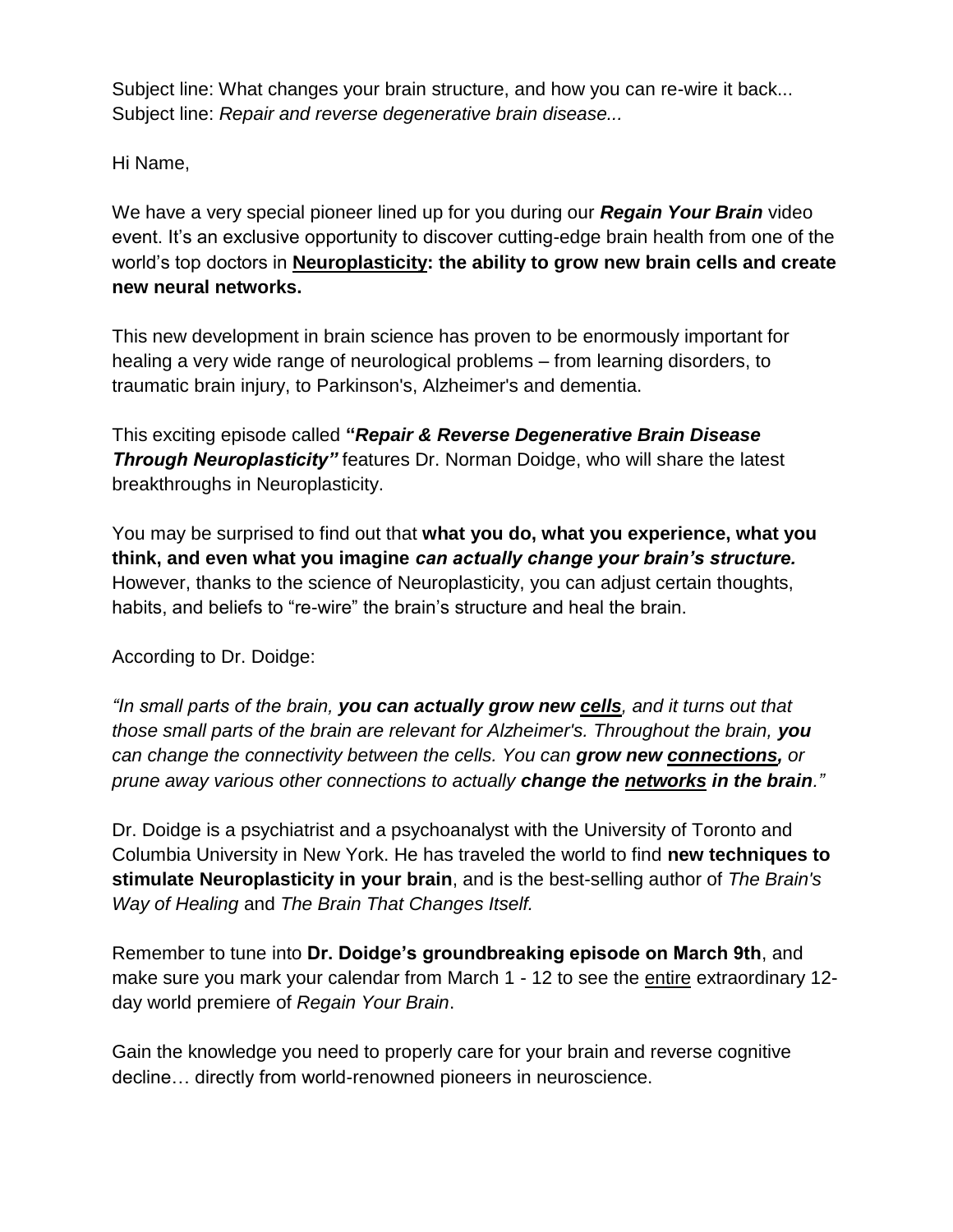I look forward to seeing you on March 1st for the kick-off of this extraordinary event!

Sign off

**P.S.** Get all the information you need to make your brain young again and reverse memory loss... regardless of the type or degree of impairment. **Join us for the world premiere** of the exclusive *Regain Your Brain* online video event from March 1 - 12.

# **EMAIL 4**

Subject line: Meet 3 people who regained their brain - and see how they did it! Subject line:

Hi Name,

We're just 5 days away from the world premiere of the *Regain Your Brain* online video event! Be sure to mark your calendars from **March 1 - 12** so you can see all 12 of the leading brain health experts we have lined up for you.

I want to highlight our video interview on March 10th with Dr. Shari Caplan, because she is going to introduce you to 3 people who made real-life recoveries. And they were able to regain their brain through simple Functional Medicine protocols.

Dr. Caplan is a board-certified family medicine physician and a fellow in Anti-aging and Regenerative Medicine, and Metabolic and Nutritional Medicine.

After many years in medical practice, it wasn't until Dr. Caplan started having her own health issues that she realized that **conventional medicine wasn't providing the answers**. She found the answer in **Functional Medicine.**

Functional Medicine looks at more than just symptoms and drugs… Instead of asking, "What drug matches up with this disease?" Functional Medicine asks the vital questions like: "Why do you have this problem in the first place?" and "Why has function been lost?" and "What can we do to **restore function**?"

For example, we've probably all heard of bioidentical hormones, but what you might not know is that different hormones have different risks. In addition, hormones are only one piece of the puzzle to feeling balanced, energetic, and mentally sharp every day. It's also about lifestyle, how we eat, how we sleep, and how we manage our stress.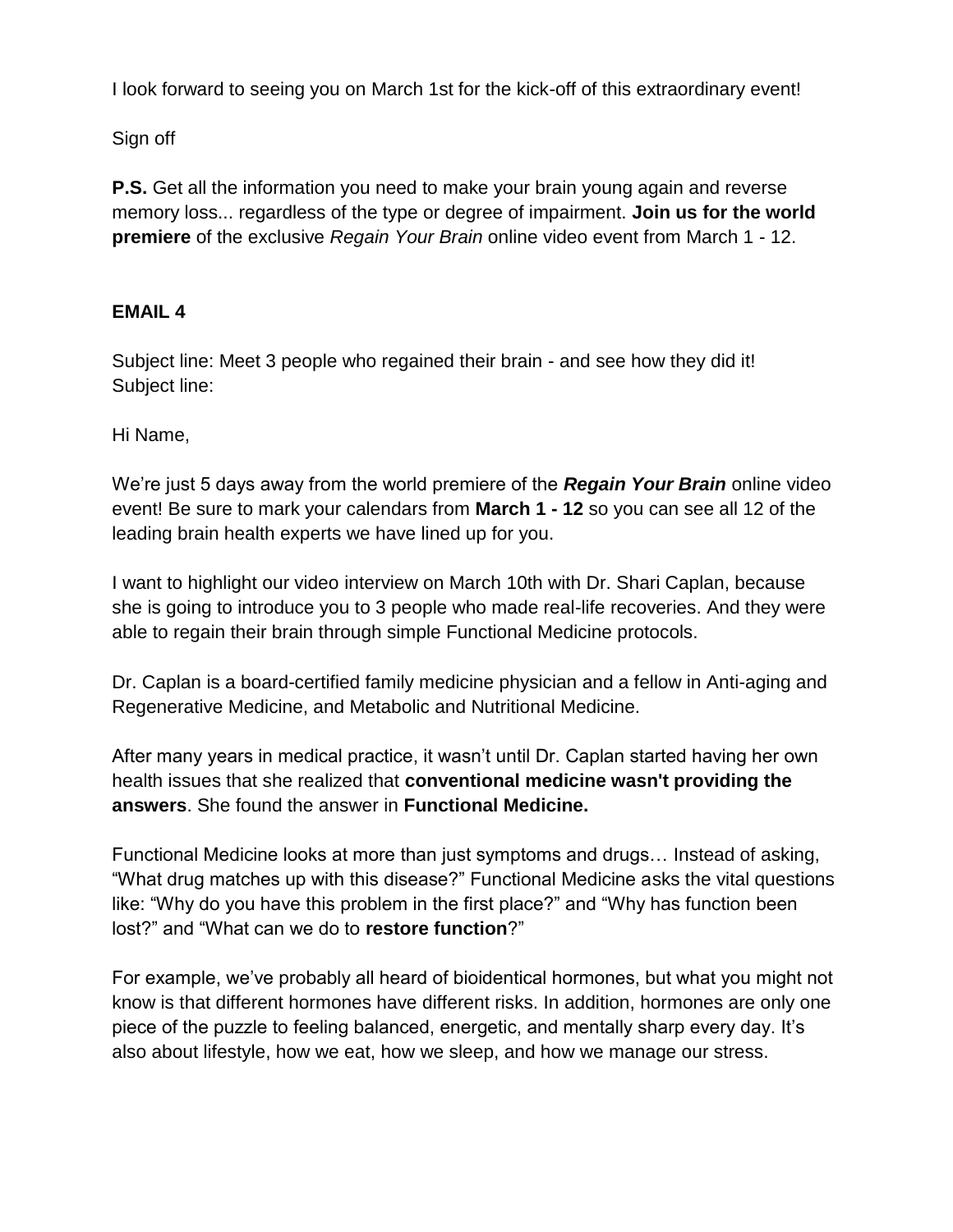Find out how Function Medicine might work for you on March 10th, and meet two more patients who came to see Dr. Caplan for a myriad of health issues you may relate to. Today, thanks to simple functional protocols, many people are symptom-free and feeling better mentally and physically.

"See you" in 5 days for the world premiere of *Regain Your Brain* online video event.

Sign off

P.S. Remember, the premiere of *Regain Your Brain*, *our complimentary online video event starts Thursday, March 1 with Episode 1. Look for an email from us on March 1, with your personal access link to watch the first premiere episode.* 

# **EMAIL 5**

Subject line: Coming tomorrow! Here's the entire Regain Your Brain episode line-up... Subject line: Tomorrow's the day! Don't miss out!! Entire programming schedule here… Subject line: Regain Your Brain goes LIVE tomorrow at 9am ET!

Hi Name,

Tomorrow's the day! In less than 24 hours, we go live with the world premiere of *Regain Your Brain*… our exclusive 12-day complimentary online video series event, where you'll watch one-on-one interviews with 12 of the world's foremost experts in brain health.

This is a **once-in-a-lifetime opportunity** to learn directly from today's **pioneers** in neuroscience, who are going to teach YOU how to **protect yourself** and **restore your mind** to optimal health!

You'll discover new ways to create the environment your brain needs to thrive, and how to regain the brain you had when you were young – no matter what your age!

Be the first to witness *dramatic, unprecedented* **results in memory restoration**, even for those who already have Alzheimer's.

Starting March 1, you'll get a daily email with a personal access link to each day's video. You'll have a full 24 hours to watch each interview before the next day's interview is loaded.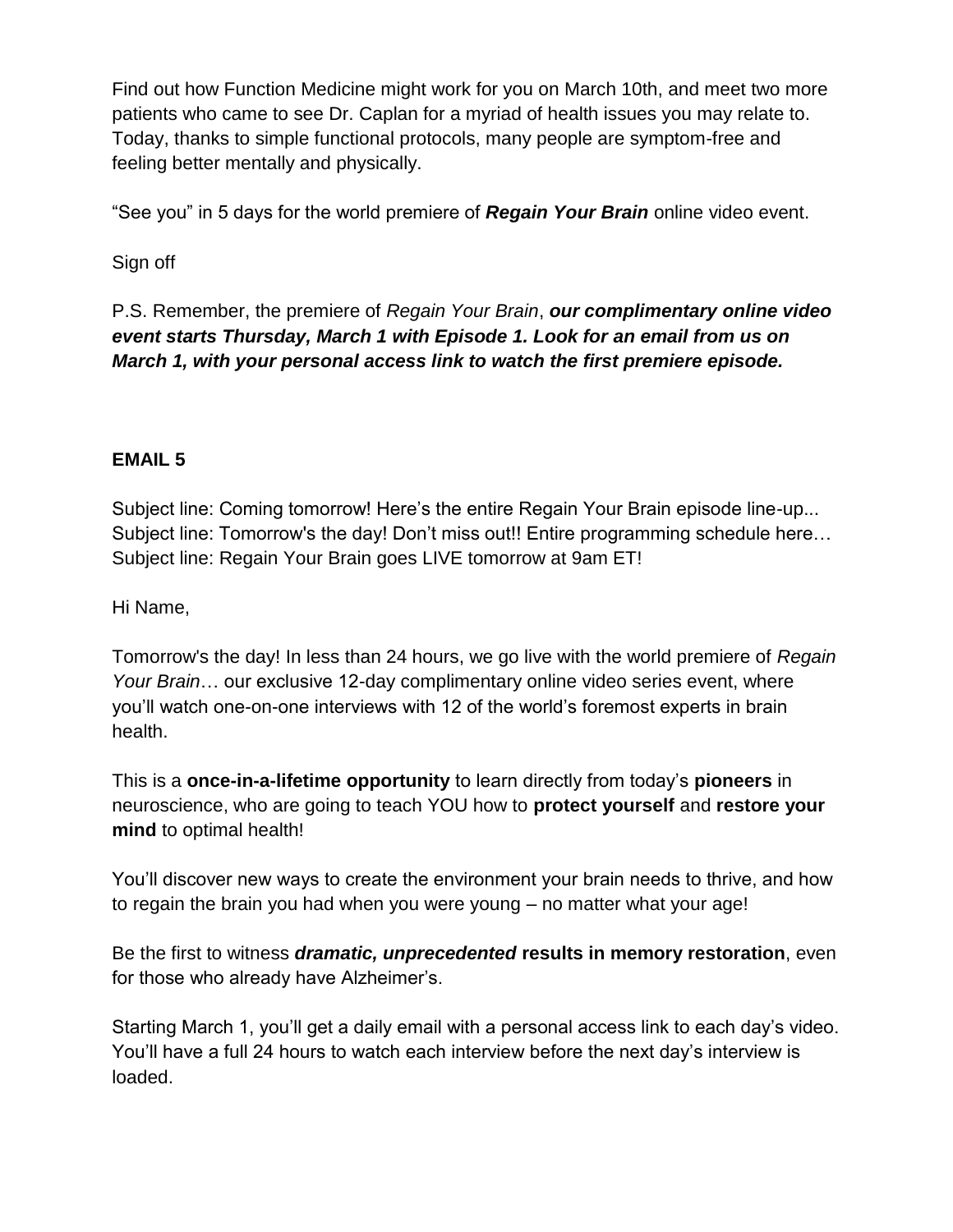#### **Day 1, Thursday, March 1**

*Getting Started: The Master Plan to Reverse Memory Loss & Regain Your Brain*

Featuring myself, Lee Euler, and Regain Your Brain host Peggy Sarlin

**Featuring: Peggy Sarlin**, your host of *Regain Your Brain* and author of *Awakening from Alzheimer's.*

**Lee Euler**, Executive Producer of *Regain Your Brain*, and the highly acclaimed documentary series, *Awakening from Alzheimer's.* Executive Publisher and Editor of: Cancer Defeated, Aging Defeated, Natural Health Insiders, and Brain Health Breakthroughs.

#### **Day 2, Friday, March 2**

*The "Silver Buckshot" Protocol: Identifying and Reversing the 3 Primary Forms of Dementia*

Featuring Dr. Dale Bredesen, M.D., President & CEO , Buck Institute for Research on Aging, Novato CA

#### **Day 3, Saturday, March 3**

*How to Make Your Brain Better – Even When You've Been Bad to It*

Featuring Dr. Daniel Amen, M.D., Clinical Psychologist, Amen Clinic, Distinguished Fellow of the American Psychiatric Association, and 10-time New York Times Best-Selling Author, Los Angeles, CA

# **Day 4, Sunday, March 4**

*"The Power of When" – Harness Your Body's Internal Clock to Get Smarter, Think Faster, and Remember More*

Featuring Dr. Michael Breus, Ph.D., Clinical Psychologist, sleep disorders specialist, and both a Diplomat of the American Board of Sleep Medicine and a Fellow of the American Academy of Sleep Medicine, Los Angeles (one of only 163 psychologists in the world with these credentials and distinctions). Clinical advisor for The Dr. Oz Show, appearing regularly on the show.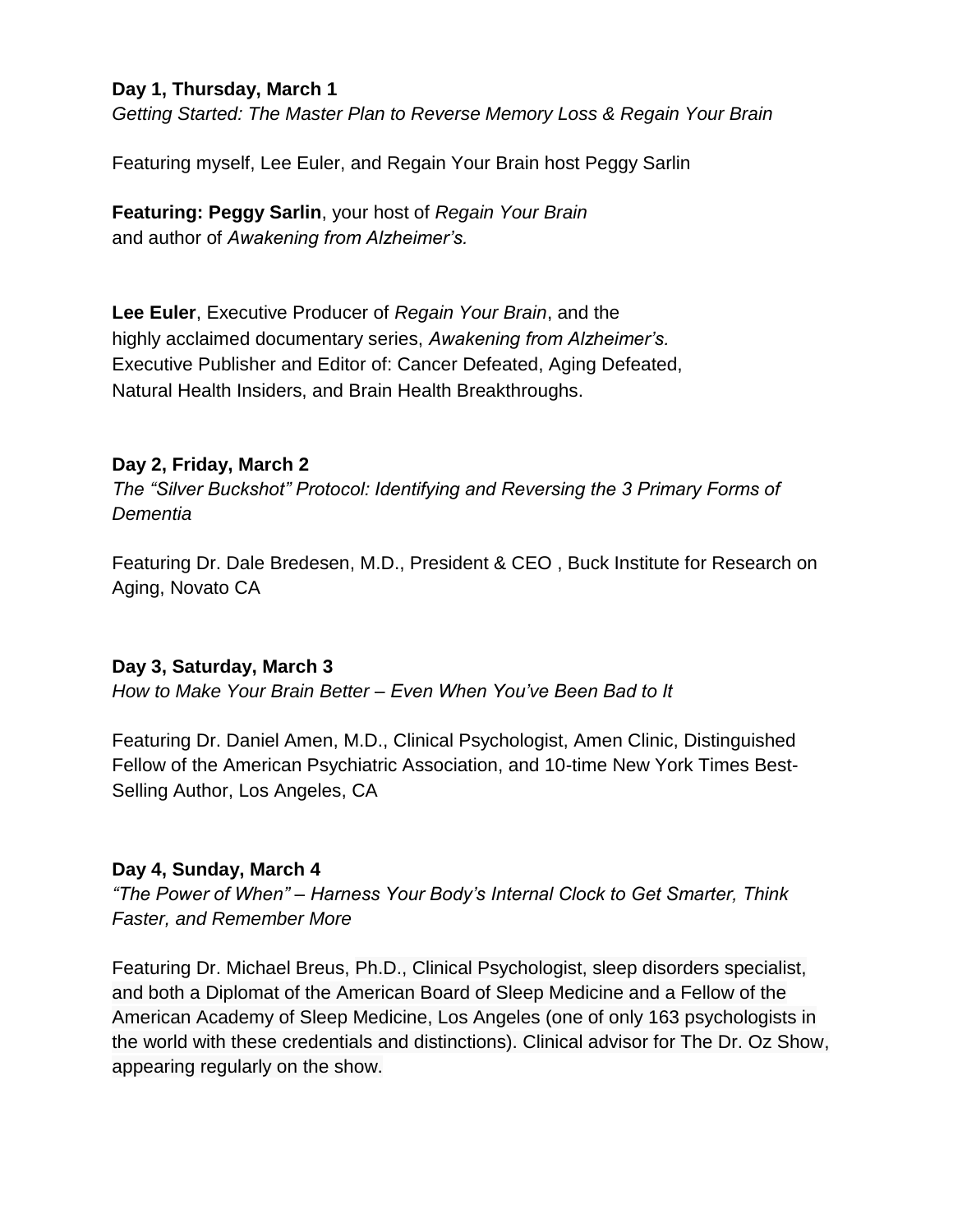#### **Day 5, Monday, March 5**

*Your Toxic Brain: How to Test For and Treat the Metals, Molds, and Toxins Erasing Your Memory*

Featuring Dr. Mary Kay Ross, M.D., Functional Medicine specialist, Founder of the Institute for Personalized Medicine, Savannah, Georgia

### **Day 6, Tuesday, March 6**

*What You Must Know About Memory Loss, and How to Stop It*

Featuring Dr. Pamela Wartian Smith, M.D., Founding Director, Center for Healthy Living & Longevity, Grosse Pointe Farms, MI

#### **Day 7, Wednesday, March 7**

*The Ketogenic Superfood that Reverses Memory Loss, Tames Blood Sugar, and Slashes Inflammation*

Featuring Dr. Mary Newport, M.D., author, Alzheimer's Disease: What If There Was A Cure? The Story of Ketones, Spring Hill, FL

# **Day 8, Thursday, March 8**

*Overwhelmed, Overworked, and Overstressed: Preserving the Body & Mind of the Caregiver*

Featuring Dr. Joseph Maroon, M.D., world-renowned Neurosurgeon, Medical Director of World Wrestling Entertainment and the Pittsburgh Steelers, author of Square One: A Simple Guide To A Balanced Life, Pittsburgh, PA

# **Day 9, Friday, March 9**

*Repair & Reverse Degenerative Brain Disease Through Neuroplasticity*

Featuring Dr. Norman Doidge, M.D., Psychiatrist, Psychoanalyst, researcher, New York Times best-selling author, Faculty at the University of Toronto's Department of Psychiatry, and Research Faculty at Columbia University, New York

# **Day 10, Saturday, March 10** *–* **TWO Episodes!**